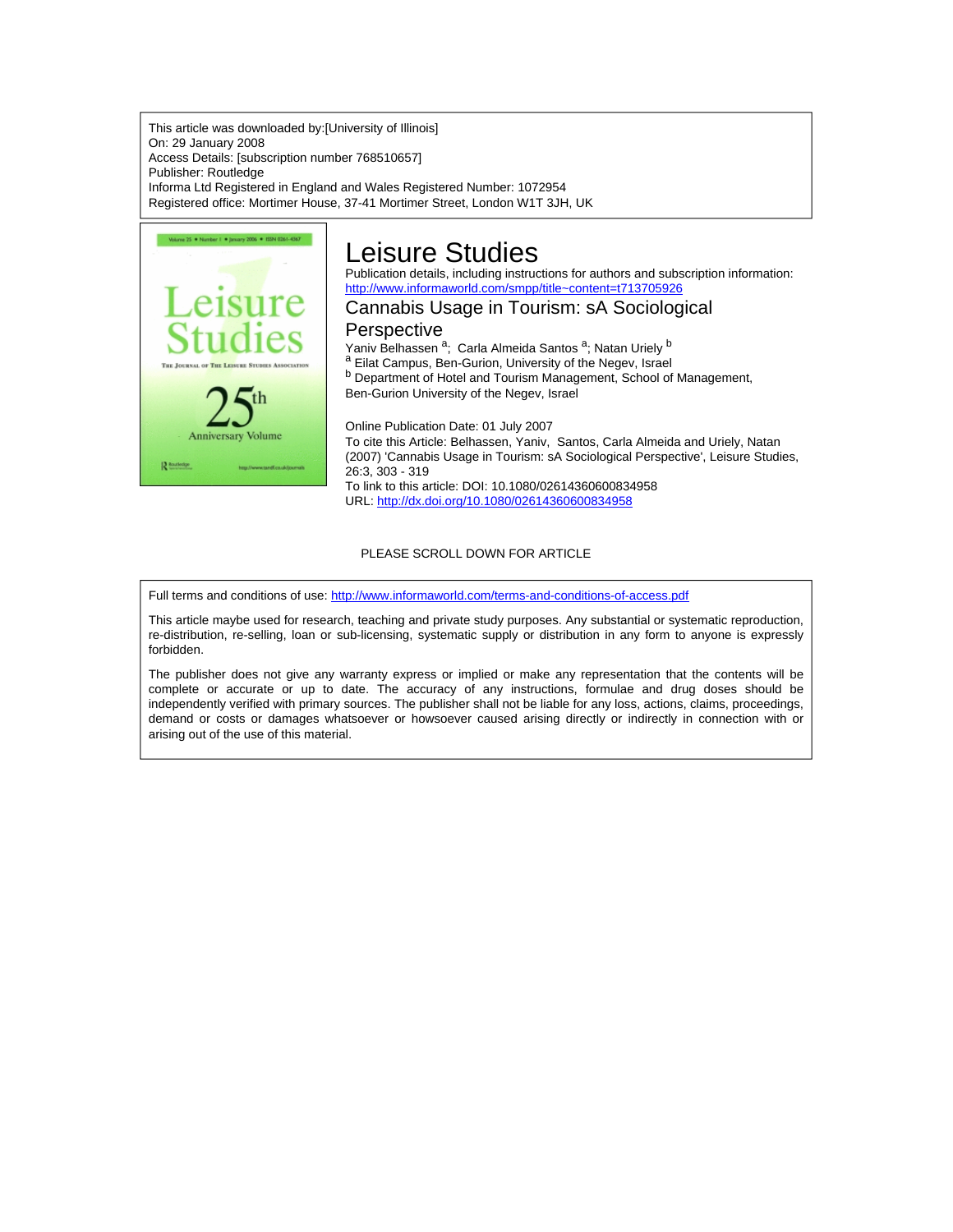# Cannabis Usage in Tourism: A Sociological Perspective

## YANIV BELHASSEN\*, CARLA ALMEIDA SANTOS\* and NATAN URIELY\*\*

*\*Eilat Campus, Ben-Gurion University of the Negev, Israel; \*\*Department of Hotel and Tourism Management, School of Management, Ben-Gurion University of the Negev, Israel*

(Received July 2005; revised December 2005; accepted May 2006)

ABSTRACT *The present study aims to investigate the social forces that shape tourists' motives in consuming cannabis while on vacation. The underlying premise of this paper is that cannabis consumption in tourism is driven and influenced by the wider process of the normalization of cannabis use in Western societies and, therefore, should be examined in this context. Using a grounded theory approach, this study suggests four umbrella groups of motivations to consume cannabis while traveling: experimentation, pleasure and diversion-seeking, quest for authenticity, and accessible purchasing. Each category is illuminated and discussed, respectively, in the light of four theoretical explanations: loosening of social control, the leisure behavioral continuum, shaping and manifestation of social identity, and smuggling as a deviant career. Given the lack of previous research, it is suggested that these explanations can be viewed as an initial framework for further investigation of this under-explored topic. The paper concludes by examining several theoretical and epistemological issues revolving around the relationships between cannabis use, tourism and everyday life.*

KEYWORDS: *marijuana, motivation, normalization, grounded theory*

#### **Introduction**

Both cannabis use and tourism can be viewed as practices that take place in leisure time in Western society (Kraus, 1984; Peretti-Watel & Lorente, 2004). However, the social connotations usually ascribed to tourism and cannabis consumption are very different. While tourism is usually appreciated and encouraged, cannabis use is mostly regarded as an undesirable and deviant leisure activity, for both the individual and for society (Rojek, 2000). Such social connotations have impacted the direction of research in both areas, and as a result, scholars have generally examined cannabis use in daily life as a form of deviant behavior that is largely socially condemned (Becker, 1953; Goode, 1970). For this reason, such research has

*Correspondence Address*: Yaniv Belhassen, Eilat Campus, Ben-Gurion University of the Negev, Israel. Email: yanivbel@hotmail.com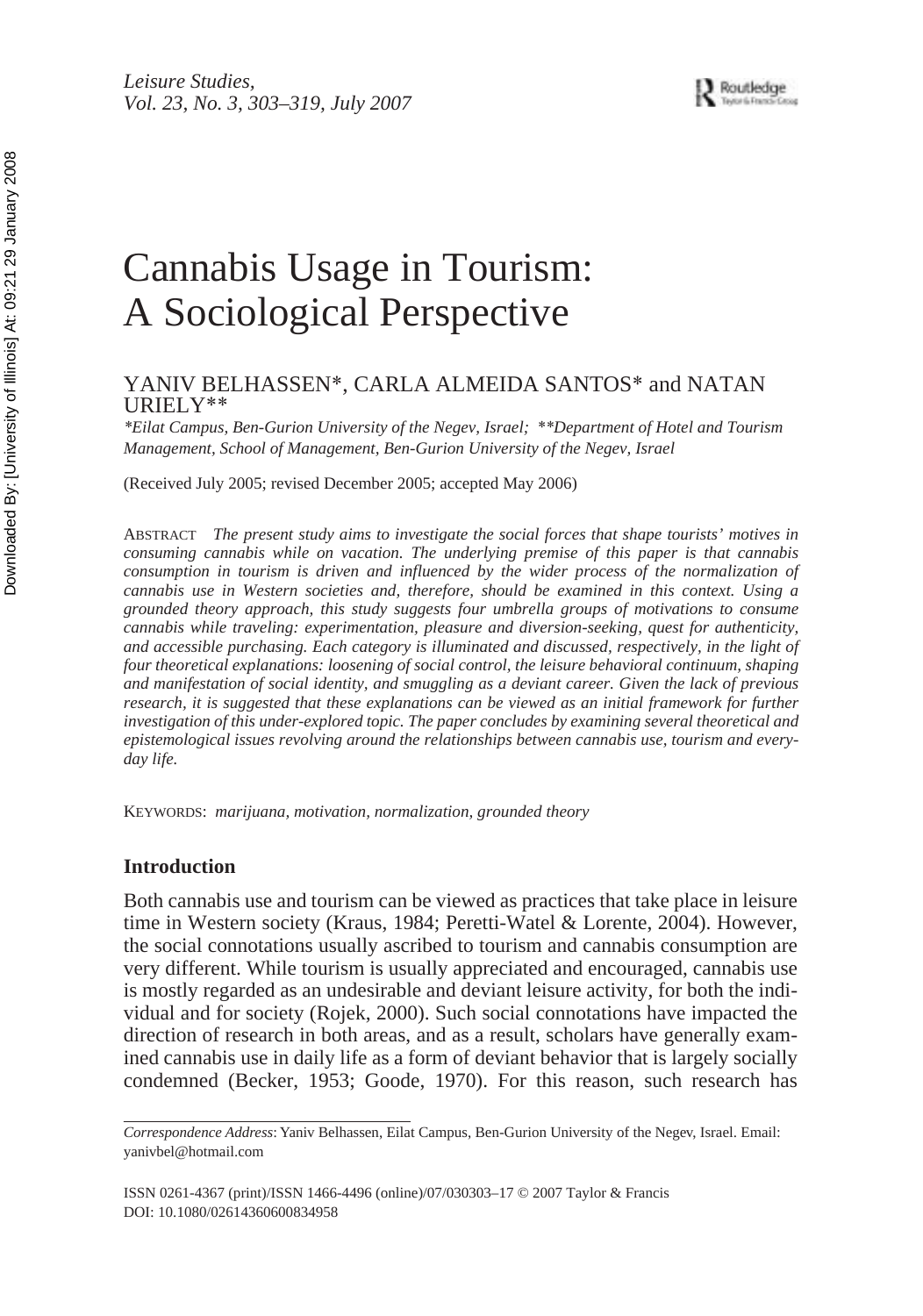traditionally associated frequent cannabis users with other small groups (e.g. hippies, musicians) located on the fringes of society (Becker, 1963; Merton, 1968; Rojek, 1999).

A similar attitude can also be found in tourism literature, where cannabis use is usually referred to as a characteristic of non-institutionalized forms of tourism, such as tramping, drifting and backpacking (Cohen, 1973; Adler, 1985; Riley, 1988; Scheyvens, 2002; Westerhausen, 2002). Such an approach considers cannabis use in the context of tourism to be part of the drug-tourism phenomenon, defined as the '…phenomenon by which the tourist experience involves all of the awareness, the consumption, and the usage of drugs which are considered to be illegal or illegitimate in either the visited destination or the tourist's country of origin' (Uriely & Belhassen, 2005: p. 239). However, nowadays, smoking cannabis has become much more commonplace in the everyday leisure time of many individuals in Western societies, leading contemporary studies to point to a process of normalization of the use of cannabis, along with other recreational drugs such as ecstasy, GHB, and amphetamines, in Western societies (Parker *et al*., 1998; Hammersley *et al*., 2001; Peretti-Watel & Lorente, 2004). The literature discussing this normalization process argues that cannabis consumption is becoming a common activity among various groups in the West, and that it is usually related to particular leisure activities (e.g. nightclubbing), contemporary sub-cultures (e.g. rave), or simply to social trends regarding cannabis (e.g. Korf, 2002).

In light of this attitudinal change toward cannabis use, the current study aims to discuss the social forces that shape tourists' motives to consume cannabis while traveling. From an epistemological point of view, this holistic approach toward tourism and daily life is in line with the position of Moore *et al*. (1995), who advocate studying tourism in the context of individuals' everyday lives, rather than in fragmented domains. Thus, the underlying premise of this paper is that cannabis consumption in tourism is driven and influenced by the normalization process of cannabis use in Western societies. Accordingly, tourism is regarded here as a unique domain in which some of the ramifications of this process can be examined.

We approach the goal of analyzing cannabis use in tourism and its relationship to larger social forces through a three-step grounded theory approach which involves: (1) identifying and clustering the motivations of tourists who consume cannabis while traveling; (2) discussing the origins of these motives by considering the social forces involved; and (3) offering explanations regarding the link between the observed phenomenon of cannabis use in tourism and the social forces that are involved in the context of each of the suggested categories. The results are then discussed by examining cannabis use in tourism in the context of the broader normalization of cannabis use in Western society. In this manner, we seek to produce theoretical propositions regarding the social forces related to cannabis use, which, in turn, can facilitate discussion of the relationship between cannabis use and tourism.

In his book *Pot Planet: Adventures in Global Marijuana Culture*, Preston (2002) illustrates the ways in which cannabis can become the predominant theme in a tourist's journey and discusses particular tourist destinations that have become associated with cannabis consumption. However, tourists vary, regarding the centrality of cannabis use to their travel experiences, as some individuals travel primarily to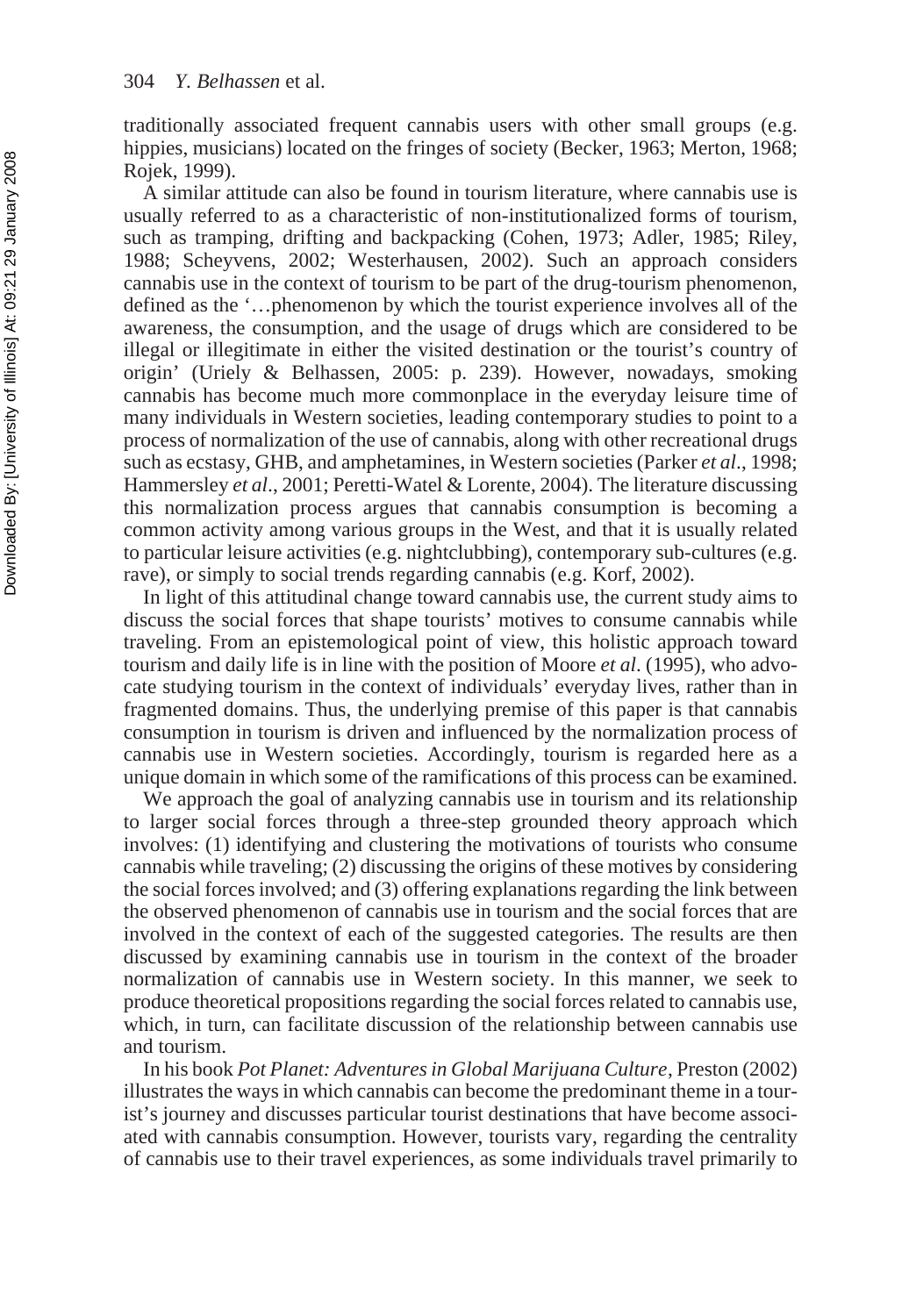consume cannabis-related products, while for others cannabis use is not the key motive of the trip. This study does not distinguish between such types of tourist; rather, it considers cannabis use in tourism more broadly, focusing on the motives of users and social forces involved. Additionally, this study does not intend to provide a comprehensive summary of destinations associated with cannabis use.

#### **Consuming Cannabis**

Perspectives toward cannabis use differ according to the way in which scholars understand the initial motive for consuming cannabis products. Generally, most of the social studies on cannabis use agree that 'feeling high' is the obvious result of smoking cannabis and, therefore, is most likely directly linked to the motive to consume. Social researchers, however, are divided concerning the manner in which they address the role of this sense within the investigation of cannabis use.

Some scholars discuss the sense of 'feeling high' in the context of drug influence on individuals. Accordingly, this body of literature tackles cannabis usage through concepts from approaches traditionally associated with drug taking, such as addictive behavior, risk taking, and deviant behavior (for a literature review, see Earleywine, 2002; Hammersley *et al*., 2001). Generally speaking, these studies are based on the premise that cannabis use is an abnormal behavior that must be corrected or investigated accordingly (for a critical review on the research on cannabis health effects, see Earleywine 2002, Chapter 7). By accepting this premise, such researchers take a moral stance toward cannabis use.

Conversely, contemporary studies indicate a social transformation with regard to cannabis use (Parker *et al*., 1998; Peretti-Watel & Lorente, 2004). This body of literature suggests that cannabis consumption should not be explored solely within traditional frameworks of abnormal behavior, chiefly due to the normalization of cannabis use in contemporary society. It suggests that in light of empirical findings regarding the popularity of cannabis use in contemporary society, the aforementioned traditional approach toward cannabis limits our understanding of cannabis use as a normalized social phenomenon. Similarly, the popularity of cannabis use challenges the deviant approach toward cannabis use, which assumes that such an activity violates the norms governing the investigated society.

As noted by Goode (1970), the intellectual difficulties in understanding the initial motives to 'feel high' have led to the tendency to explore motives of cannabis users in terms of psychological addiction. Goode (1970), however, points to two alternative approaches in understanding cannabis use: the recreational and the sub-cultural models. The recreational model summarizes the main attributes of the cannabis user and stresses the pleasure-oriented nature of this activity. This point of view has become very popular among contemporary scholars who choose to classify cannabis as a recreational drug. In addition, this approach can also be related to Riemer's (1981) suggestion to view 'deviance as fun' or as a simple pleasure-seeking activity. The second model suggested by Goode (1970) stresses social denominators, such as norms, values and beliefs, which differ from one group of users to another. Like other leisure activities that are investigated as attributes of specific groups in society (Bourdieu, 1984), cannabis use can be understood by taking common characteristics of the user's sub-group into account. For example,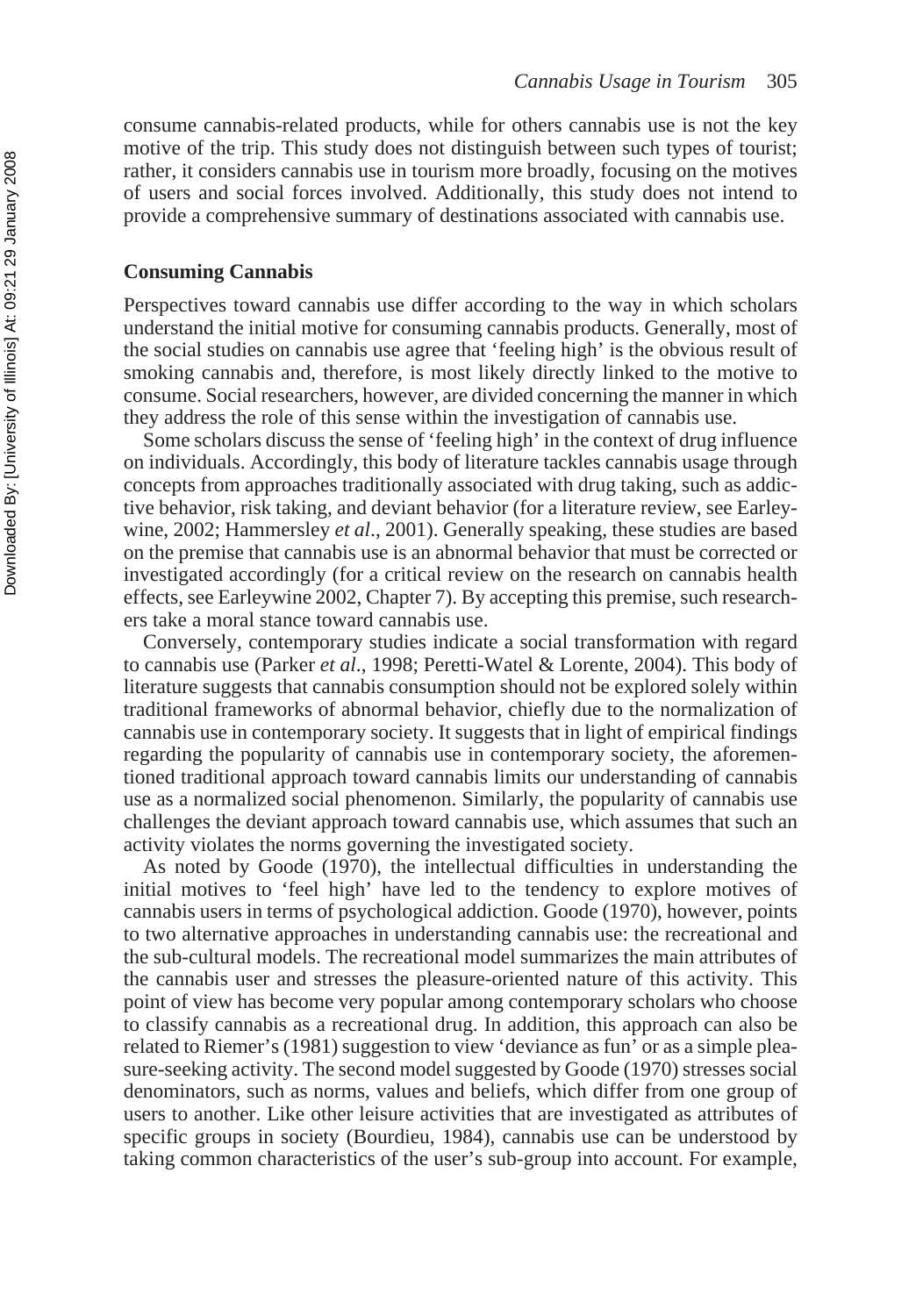Hammmersley *et al*. (2001) suggest incorporating social identity theories into the examination of cannabis consumption. A similar approach, which takes into account the role of social identity in shaping tourism activity preferences, was recently employed with respect to gay tourism, as well as to the issue of destination choice among ethnic minorities (see Clift *et al*., 2002; Jamal, 2003).

Another explanation for cannabis use can be drawn from the theory of deviant opportunities which suggests that under conditions of weakening social control, individuals who lack self-control are unable to resist the temptation to commit deviant acts (Hirschi, 1969; Peretti-Watel & Lorente, 2004). According to Gottfredson and Hirschi (1990), the interaction between (1) lack of self-control and (2) perceived opportunity usually fosters deviant behavior such as cannabis use. Specifically, individuals who are deficient in self-control have personalities that predispose them to use cannabis (e.g. Arneklev *et al*., 1993). Peretti-Watel and Lorente (2004) point to the weakening of social control during leisure activities which enables adolescents to start smoking cannabis. Such notions of the weakening of social control have been employed in the tourism literature to explain tourists' unusual behavior. For example, Turner and Ash (1975) suggest that tourists' distance from their home society allows them to ignore the power of norms and values that govern their daily lives.

An alternative to the traditional approach to the study of the sense of 'feeling high' can be found in the much-celebrated work of Howard Becker (1953, 1963). In his analysis of the process by which one becomes a marijuana user, Becker (1953) suggests that new smokers undergo a social process in which they learn to enjoy smoking marijuana. Becker's findings show that marijuana-related sensations (i.e. the sense of 'feeling high') are not necessarily pleasurable; therefore, the process through which one learns to enjoy these sensations is an essential part of the social process of becoming a marijuana user. According to Becker, this process begins when the smoker first learns the technique of smoking marijuana. Only then can the smoker identify the feelings caused by the drug and connect them to pleasure. Consequently, Becker concludes, both of these 'lessons' through which the novice smoker becomes a marijuana smoker are social in nature.

The references to cannabis use in the tourism literature reflect a range of conceptualizations and perceptions of cannabis use in society. Several studies address cannabis use as a characteristic of non-institutionalized forms of tourism (Cohen, 1973; Adler, 1985; Riley, 1988; Scheyvens, 2002; Westerhausen, 2002). As mentioned earlier, this body of literature can be regarded as a reflection of the approach that views cannabis as a deviant behavior since it frames cannabis use within the practice of non-traditional forms of travel. It should be noted, therefore, that these researchers tend to examine cannabis use in tourism without examining the relevancy of this practice in daily life. This is particularly problematic, as scholars who address the notion of deviance and tourism stress a loosening of social control in tourism which enables individuals to engage in what are considered to be deviant activities (such as cannabis use) in their daily lives (Uriely  $\&$  Belhassen, 2006).

Conversely, recent research suggests that cannabis use should be seen as an extension of other similar behaviors pursued during one's leisure (e.g. Josiam *et al*.,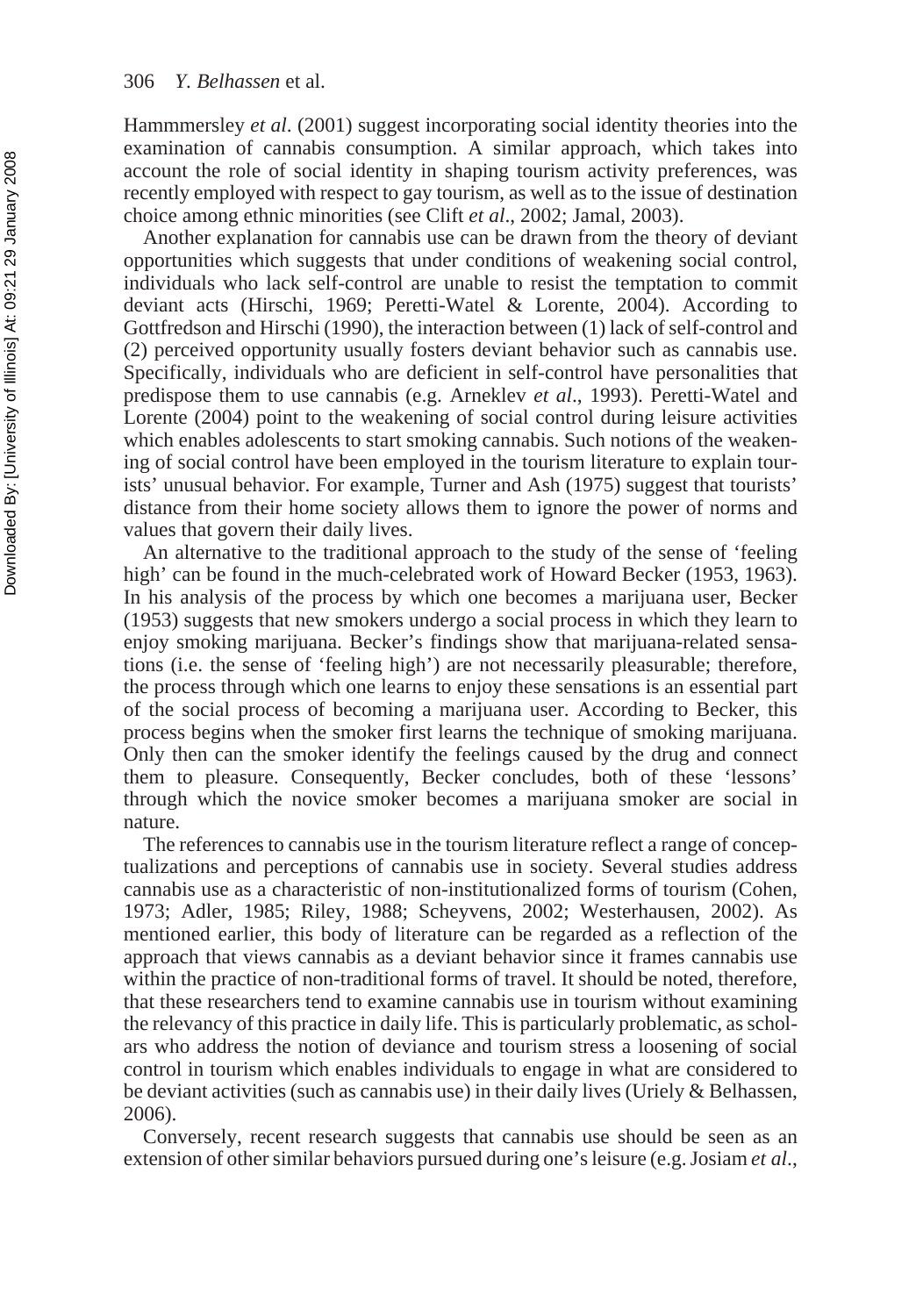1998; Sellars, 1998; Bellis *et al*., 2000, 2002; Carr, 2002). In his conceptualization of the continuum between leisure and tourism, Carr (2002) bases his findings on studies that compare cannabis use in tourism to its consumption in daily life. He concludes by suggesting a model of a behavioral continuum between leisure and tourism relating to pleasure-oriented activities, such as alcohol use, drug use and sex activities. In so doing, Carr's (2002) work implicitly demonstrates the relevancy of the normalization process of cannabis to the investigation of cannabis use in tourism. Similarly, works such as those of Sellars (1998) and Bellis and his colleagues (2002) are also based on the assumption that drug use in tourism should be studied in relation to tourists' leisure-related behaviors.

# **Methodology**

The current study uses a grounded theory approach seeking to highlight emerging social concepts (Glasser & Strauss, 1967; Glaser, 1978). In this approach, theory is generated initially from data or if existing theories seem appropriate these may be elaborated upon by measuring them up against new data (Strauss & Corbin, 1997). Grounded theory was particularly appropriate since there is no strong theoretical basis regarding tourists' motives for consuming cannabis during their vacation. Relying on an iterative process, in which data from one interview were analyzed before conducting the next interview, information gained from each interview was introduced into subsequent interviews (Charmaz, 1983; Strauss & Corbin, 1997; Dey, 1999). As this phenomenological approach examines how people construct and make sense of their social world, by investigating tourists who used cannabis this study presumes a connection between the meanings that these tourists attribute to their social worlds and the social processes they are part of and that are represented in their interviews. Consequently, theoretical propositions provided are grounded in the information gathered directly from 18 in-depth interviews and observations of tourists who used cannabis during their travel, placing emphasis upon individual accounts of experience.

# *Procedure*

This study relies on ethnographic data obtained during 2000–2002. Potential participants were identified through a snowball sampling technique. Three main sources were utilized to identify potential participants: (1) personal ties with one of the authors; (2) during observations at tourism destinations; and (3) publicized announcements of an ongoing research project regarding drugs and tourism. With regard to the later source, the advertisements were publicized in various sites on the Internet, including websites promoting drug-oriented parties, travel websites, and student communities' websites. Additional advertisements were also publicized on billboards located at various Israeli university campuses and at travel supply stores in Tel Aviv and Jerusalem. The observations used for this research project were carried out by one of the authors in marijuana tourism destinations, including the Netherlands, Egypt (the Sinai Peninsula), and India (Himachal Pradesh). In the Netherlands, the author stayed two days in a dormitory room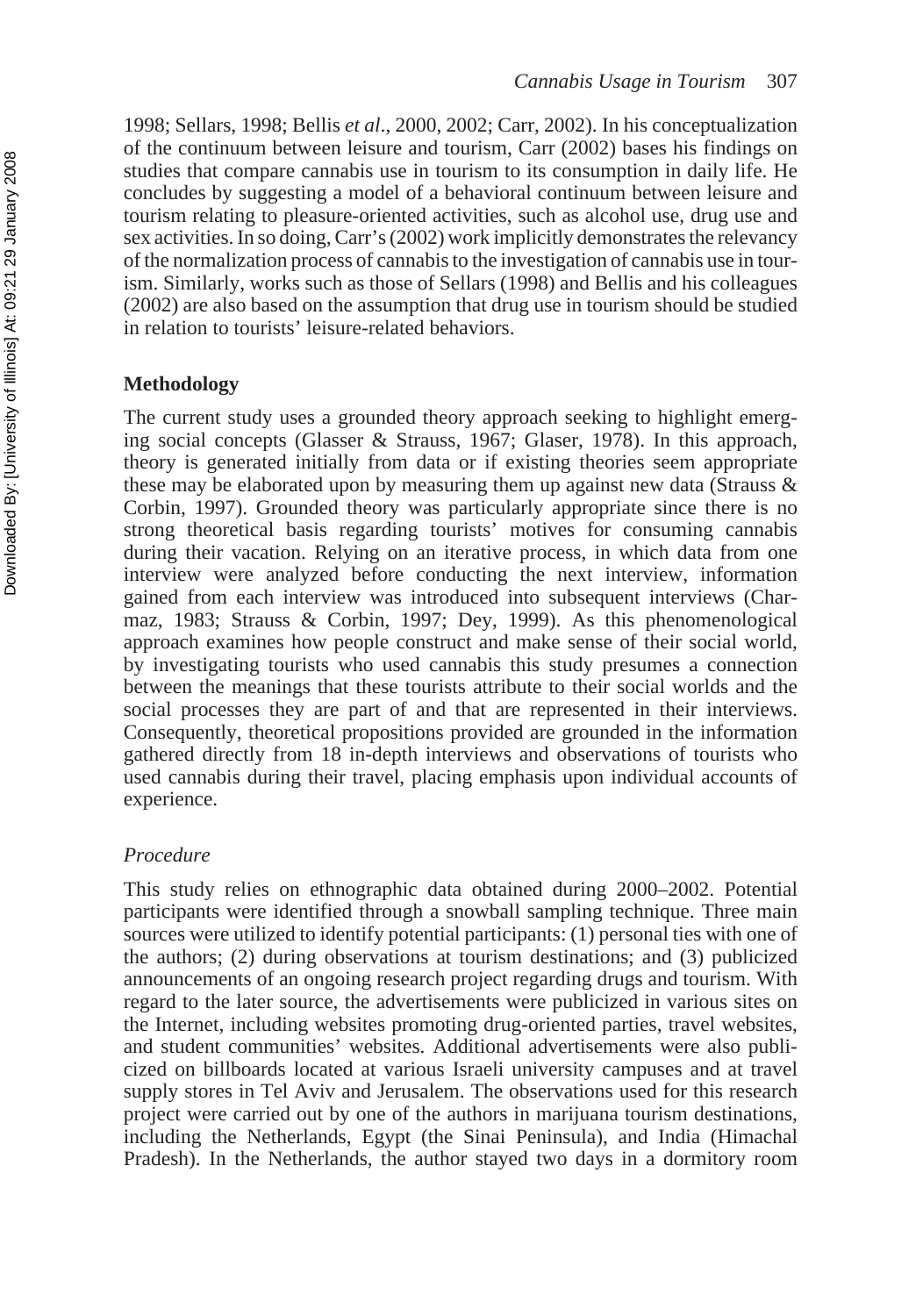occupied by seven international tourists (excluding the observer). The chosen hostel, where the observations were conducted, is located in Warmoesstraat (Warmoes Street) and it is close to cannabis-related attractions. In the Sinai Peninsula, the author spent one week in Bir-Swair beach in the basic huts zone. In Northern India, he spent a total period of two months in four backpackers' enclaves (Riley, 1988): Mananli, Darahmsala, Kassol and Pushkar. It is important to note that although the conclusions of the study are also based on the field notes taken during the observations, the evidence provided throughout the paper are from the semi-structured interviews. It should be noted, however, that the findings presented correspond with the observations. In this sense, the usage of observations aimed to increase our familiarity with the context of this research and, in turn, to support the credibility of our arguments.

#### *Interviews*

The main source of data is 18 in-depth interviews conducted with 13 Israelis, three Europeans and two Americans who used cannabis during their travel. It is important to note that the interviewees represent various forms of travel, such as backpacking and mass 'packaged' tourism. The interviewees range from 19 to 29 years of age; of these, 12 are men and six are women. Data collection was directed by theoretical sampling and progressed from open sampling methods of identifying individuals and locations to discriminate sampling (i.e. deliberate and directed selection of individuals and locations to verify the core category and theoretical propositions set forth) (Charmaz, 1983; Strauss & Corbin, 1997; Dey, 1999). Most of the interviews were conducted with homecoming tourists in their home/office, with the exception of four interviews which were conducted during observations abroad. All 18 interviews were carried out by the same interviewer. The majority of interviews were recorded (with the consent of the interviewees) and lasted between one and three hours. The length of the interviews reflected the participant's ability to articulate their motives for consuming cannabis during their vacation. In the course of the interviews, participants were encouraged to speak about their experiences with drugs in the context of both routine and tourism. A variety of issues including information about the destinations and the events where they consumed drugs, their travel motivations, the meanings they assign to their drug and travel experiences, the patterns of their drug acquisition and usage, their fears and worries, and their precaution practices were addressed. Interviewees generated their own thoughts and notes were made about the topics raised. Once participants had exhausted their own ideas, themes found in previous interviews were introduced but only if these topics had not been raised spontaneously. The tape-recorded interviews were then transcribed verbatim for the purposes of analysis. Each interview was analyzed before the next interview took place. Interviews conducted in Hebrew were translated into English. During the translation process, two people with knowledge of both languages were consulted in order to increase the credibility of this process. The transcripts were then analyzed to determine the presence of any themes; data were gathered until saturation, which signaled the end of data collection.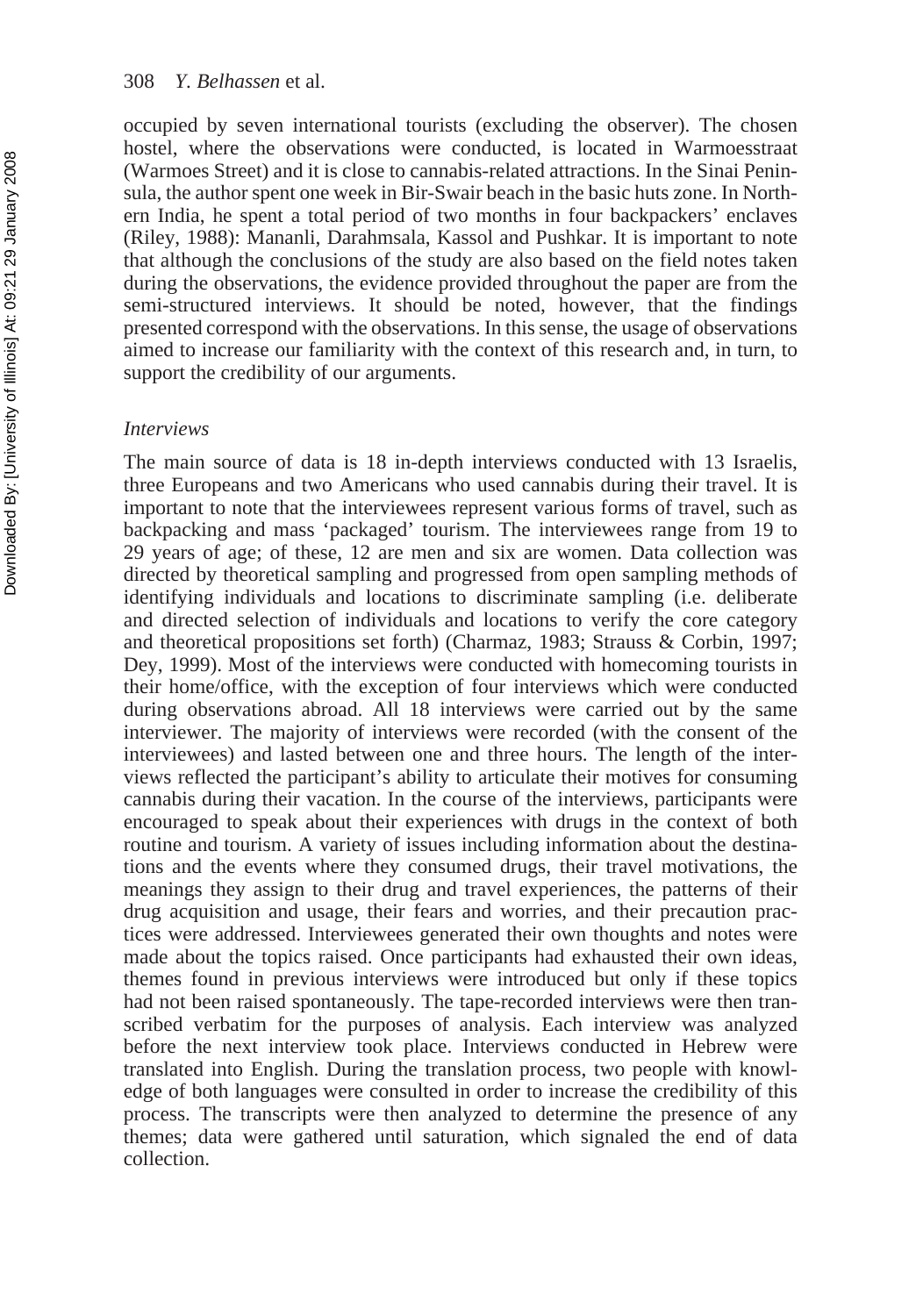#### *Data Analysis*

Data were coded at three levels: first, data were examined line by line; next, through data reduction (i.e. organizing information relevant to the topic and discarding unrelated information), data were compared and contrasted to create categories; and, finally, we moved from data analysis to concept and theory development. Accordingly, the text created by interviews, observations, and notes was closely examined and resulted in the generation of several concepts central to the participants' articulation of the context and the significance they assign to their drug experience. Themes that arose were consistent across interviews. The data analysis process, therefore, started with the transcription of each interview, highlighting concepts introduced, writing memos, linking concepts together, arriving at core categories, and finally integrating categories by creating links between them. The process was repeated until we arrived at the stage where no further categories emerged.

#### **Findings**

The motives of tourists who use cannabis should be distinguished according to the context and the significance they assign to their drug experiences while traveling. In this regard, the findings of the current study point to four plausible groups of tourist motivations: experimentation, pleasure orientation, quest for authenticity, and purchasing. This classification is not derived from the character of the toured sites, but rather from the general nature of the experience that the interviewees reported. Nonetheless, it should be stated that some of the sites associated with cannabis consumption could be predominantly characterized by the presence of single-motive driven visitors. For example, in the beaches of Sinai, most of the respondents during our observations connected their cannabis use to a sense of pleasure but it is important to note that characterization and analysis of destinations associated with cannabis use are beyond the scope of this paper. In addition, it should be acknowledged that this classification should not be seen as a typology of tourists, although the findings are frequently presented as classifications of tourists (e.g. the experimenting tourist) in order to simplify the discussion. More than half of the respondents included descriptions of various traveling experiences in different destinations and contexts, and most expressed a blend of motivations for cannabis use. The heterogeneity of experiences and motivations found within individual tourists' reports, in combination with the small sample size of this study, prevents us from making statistical generalizations to all tourists and/or destinations. Accordingly, the classification of motives is used here as an analytical tool which allows a systematic examination of the social forces involved in shaping the motives to consume cannabis while traveling.

#### *Cannabis Experimentation and the Loosening of Social Control*

The first group of motives identified was experimental motives in which tourists are mainly motivated by the novelty of cannabis usage and by, as those tourists see it, the opportunity to consume cannabis during their vacation. For example, an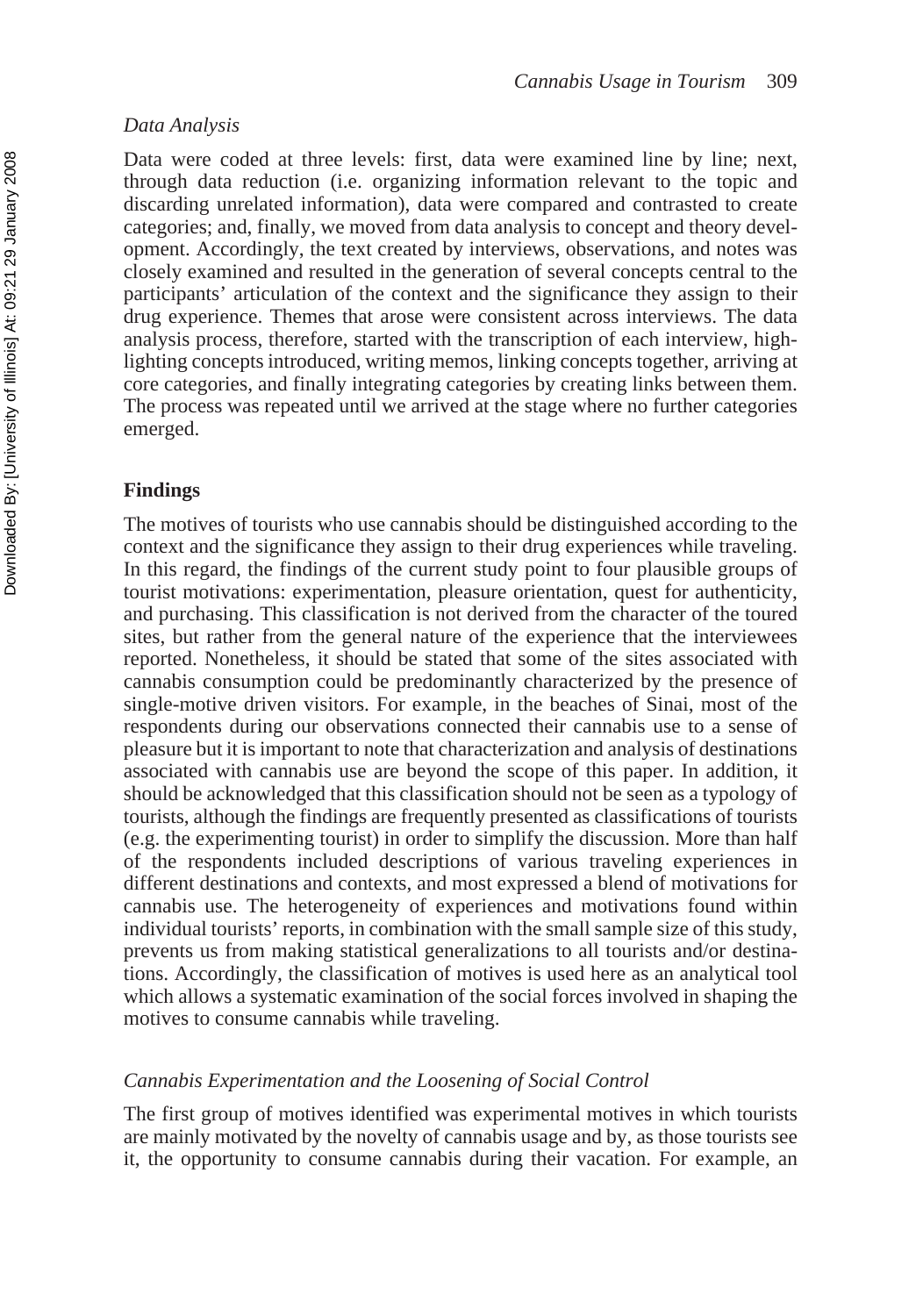#### 310 *Y. Belhassen* et al.

Israeli woman in her mid-20s reported that her first and only experience with cannabis was in Amsterdam:

*Interviewee*: I am not the typical marijuana user that you are looking for. Me and my husband visited Amsterdam six years ago and I felt that this is the right place to try it…I can't clearly explain my decision right now. I guess it was the legal authorization mixed with the tourist industry that related to grass (marijuana). Of course I heard about marijuana, but I grew up as a good girl and it was always out of the question…

*Interviewer*: Were you not afraid of telling people that you had tried marijuana in Amsterdam? *Interviewee*: I did not tell everyone, but now I can say that I tried it. Nowadays it has become so popular, that one has to try it. At least I can say that I tried it once and did not feel anything... *Interviewer*: Does it matter that it took place in Amsterdam?

*Interviewee*: It's safer. Not everyone tolerates this drug. For example, if I mention that I smoke marijuana while visiting Amsterdam throughout a lounge conversion it is much more legitimate than saying that I smoke it during daily life.

*Interviewer*: Why?

*Interviewee*: Because it is legal in Amsterdam and you can just go to a coffee shop and buy it. It is almost part of the visit in Amsterdam.

In this particular case, the interviewee stressed that her initial cannabis experience in Amsterdam did not engender a similar pattern of use in her daily life. However, the findings of this study indicate that many of the experimenters (i.e. those who report experimental experiences with cannabis during their travels) changed their attitude towards cannabis after traveling. Some tourists reported that they had started using cannabis products once they returned home, while others reported that after their vacation, marijuana smoking became a major leisure activity. For instance, a 23 year old engineering student reported that after he returned from his vacation, cannabis smoking became one of his two hobbies. In the beginning of the interview he stated:

Before the trip to South America, I smoked 'grass' once in a while. I became exposed to marijuana in the end of my military service. We rarely smoked, only once a month in a social event.

At the end of the interview, he was asked to describe the current role of cannabis in his daily life, and he answered:

*Interviewee*: Two of main hobbies nowadays are soccer and 'grass'. But since I started studying I barely have free time for long grass smoking sessions. So what I do is combine the two hobbies.

*Interviewer*: How?

*Interviewee*: I am a member of 'Hapoel Beer Sheva' (an Israeli soccer team). So what I have started doing is to take a 'joint' with me when I go to see soccer games on weekends. The truth of the matter is that I have only started smoking grass at soccer games since I came back from my trip. Look, I haven't got the time for both grass and soccer, nor am I prepared to give up either of these hobbies, so I combine them.

These cases illustrate two opposing approaches to viewing cannabis experimentation while traveling. The first approach views the tourist's experiment as a functional means to maintain the social order in the tourist's country of origin since it enables the individual to try the forbidden drug away from home without breaking the norms that govern his/her society. The second approach sees the tourist's experiment as a corridor that may lead to similar use of cannabis in his/her country of origin.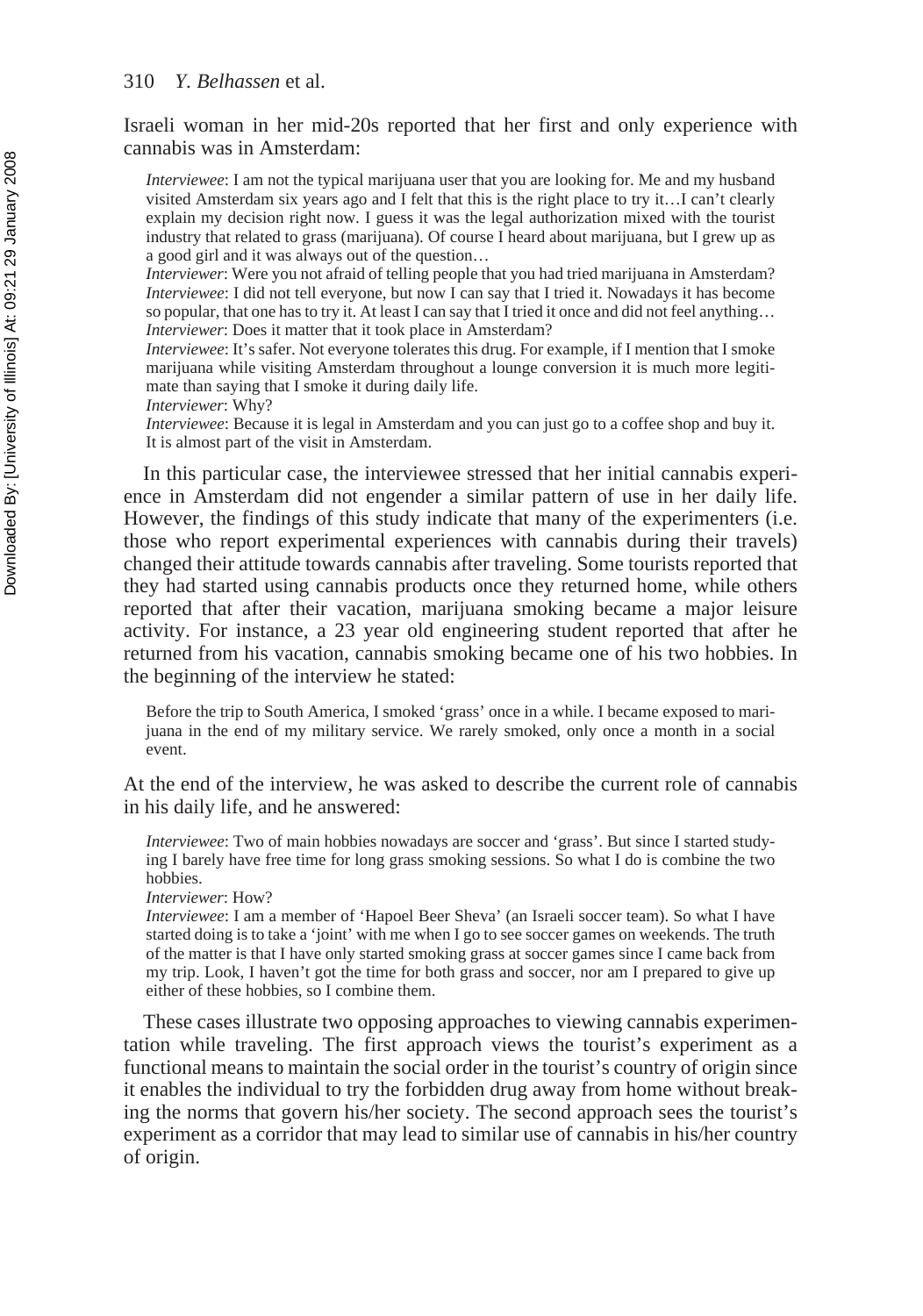Another example of the relationship between tourism and cannabis usage in daily life was illustrated by a 26 year old Masters student who reported that he initially tried marijuana before traveling to South East Asia as part of his preparation for a backpacking trip. Cannabis use as a part of pre-trip preparations can be seen as a unique example of the way in which the tourist experience influences daily life even prior to the trip. Hence, this illustration acts as supportive evidence for the corridor approach, wherein cannabis use in routine life is caused or enhanced by cannabis use in tourism. Alternatively, employing Schade and Hahn's notion of *psychic journey*, where the periods before and after the trip are regarded as part of a journey (cited in Parrinello, 1993: p. 240), enables us to see pre-trip cannabis use as a part of the tourist's experience, rather than as a durable change in the pattern of cannabis use.

Moreover, the motive to experiment with cannabis while traveling can be explained as a loosening of social control while traveling. This argument can be strengthened by examining social theories from deviance studies (Becker, 1953, 1963; Hirschi, 1969), and theories that stress the lessening of social control in the context of tourism (Turner & Ash, 1975; Shields, 1992). With regard to the former, labeling analysis determines that the usage of cannabis in most Western societies should be treated as deviant behavior as most people in these societies regard such behavior as law- and norm-breaking since the use of marijuana is prohibited (e.g. Becker, 1963). Note that all the interviewees in this study come from societies where the use of cannabis is either illegal or illegitimate. Furthermore, traditional social theories would argue that in order to preserve social order, laws must be enforced (Hirschi, 1969). Hirschi (1969) proposes a theory that addresses the issue of deviant activities and social control. The premise of Hirschi's theory is that every one of us is attracted to what is considered deviant behavior. However, the fear from social sanctions deters us from acting upon such 'temptations'.

Consequently, the relevancy of the normalization process of cannabis use in daily life to the examination of 'experimenters' should be seen in light of the observation that 'individuals abroad are often free from the social constraints of work and family that restrict their substance use…' (Bellis *et al*., 2002: p. 1031). The notion that while on vacation individuals feel that they are free from norms that govern their daily life is quite familiar in tourism studies (MacCannell, 1973; Turner & Ash, 1975; Shields, 1992). For example, Shields (1992: p. 150) defines the 'liminal zone' as an area where 'social conventions…are relaxed under the exigencies of travel and of relative anonymity and freedom from community scrutiny'. As a result of the weakening of the power of social control, the 'temptation' to use cannabis, using Hirschi's terminology, can be fulfilled. In other words, tourism can be seen as a unique context in which individuals can satisfy their cravings to try the 'forbidden fruit' without taking the risk of being labeled as deviant (for a discussion on risk taking and drug use in tourism, see Uriely and Belhassen, 2006).

#### *Recreational Motives and the Leisure Behavioral Continuum*

Recreational motives are associated with tourists' perceptions of cannabis as a recreational product during a pleasure-oriented vacation. In other words, in this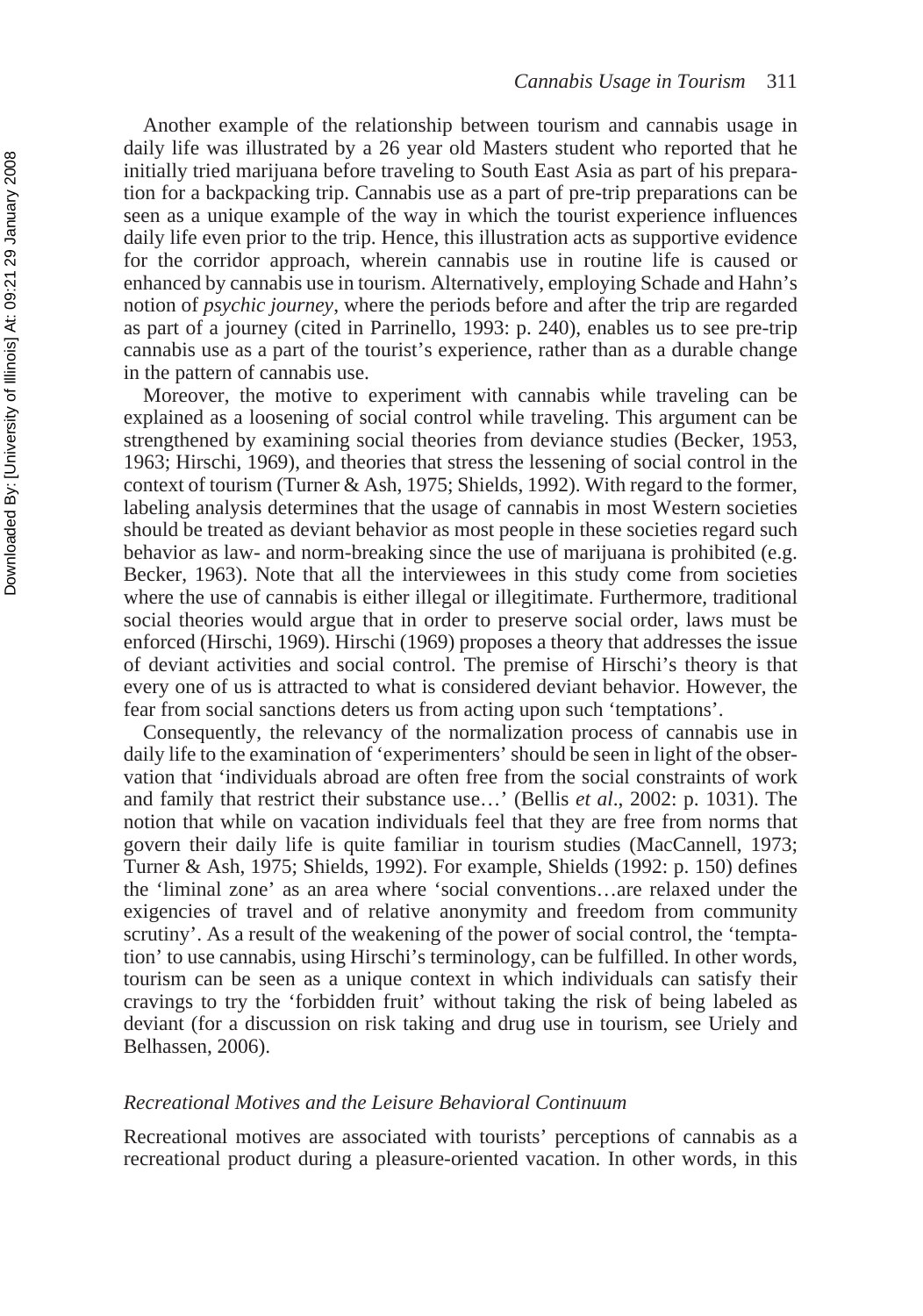context, cannabis is perceived by tourists as a complementary product of funseeking while on vacation. In line with Cohen's work on phenomenological modes of tourist experiences (1979), recreational motives in this study can be subdivided into the following components: pleasure and compensation. One example of recreational motives which deal with pleasure and are associated with cannabis consumption is demonstrated in the vacations of Israelis to the beaches of Sinai. Although this example combines pleasure-seeking with a specific destination, cannabis users do not necessarily always travel to specific destinations in order to use cannabis. Nonetheless, the interviewees revealed that the accessibility of cannabis in some resorts plays an important role in their decision-making. It is important to mention, however, that the process by which cannabis, as a tourism product, becomes accessible to tourists in holiday destinations is beyond the scope of this research. Moreover, interviews with recreational users revealed that most of them had used cannabis as part of their everyday leisure activities prior to their travels. These findings support the contemporary argument that cannabis use is normalized and popularized in Western countries.

Recreational motives, however, also involve a sense of escapism and compensation from some of the 'soft evils' of modern life such as boredom, alienation and stress (Wang, 2000: p. 19). Such a sense of compensation is exemplified by a Swiss male tourist in his late 20s who visits Amsterdam several times a year:

I wanted to think about the crazy life that I have created for myself…I'm a 'good boy'. I did everything 'by the book' during my all life: at school, in law school…for that reason I wanted to cut myself off from this entire headache before starting my training period as a lawyer. Maybe in the future I will do it again…and run away for a couple of months. Until then, I can always smoke a joint after a stressful day at work instead of taking a day off.

Consequently, this study proposes that the 'loosening of social control' explanation is mostly appropriate for those experimenters who do not use cannabis in their daily lives. It furthermore proposes that an investigation into the consumption of cannabis while traveling must examine those tourists who do use cannabis in their daily lives and continue to do so while traveling. Although there have been only a few attempts to compare tourist and leisure behavior (e.g. Moore *et al*., 1995; Carr, 2002), there are some researchers who point to a possible connection between leisure and tourism, regarding cannabis usage. For example, Josiam and his colleagues (1998) report an increase in cannabis consumption among a majority of surveyed American students traveling in South America during spring break. Also, based on a review of the current literature on pleasure-oriented destinations, Carr (2002) suggests a conceptual model that indicates a tourism–leisure behavioral continuum. Carr (2002) proposes that the pleasure-oriented behavior of tourists is basically an extension of related behaviors undertaken at home. Additionally, Carr (2002) argues that the existence of a tourism culture encourages people to behave in a hedonistic manner to a degree that may not be acceptable in their country of origin. Carr's (2002) notion of a tourism–leisure behavioral continuum seems to apply to the findings of this study. In other words, consumption of cannabis as a pleasure-oriented activity in daily life may lead the individual to engage in extensive cannabis consumption during his vacation at pleasureoriented destinations.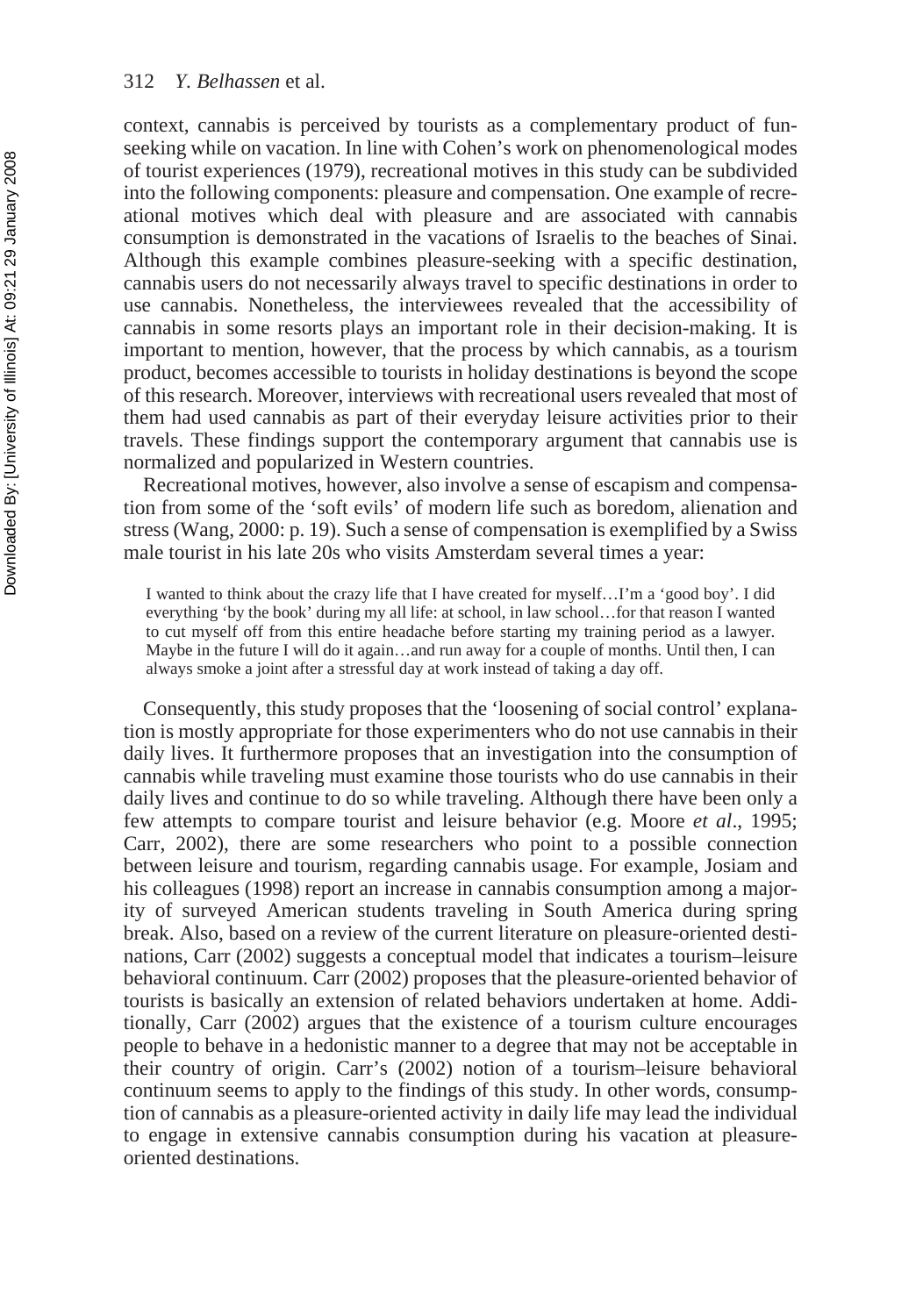Consequently, in terms of economic and marketing research, the use of cannabis in pleasure-oriented destinations could be viewed as a complementary product. According to the American Marketing Association, complementary products are those products which are used or sold jointly with other related products (American Marketing Association, 2004). In line with this definition, in the case of the pleasure-oriented tourists, cannabis should be viewed as a complementary product accompanied by other products that are part of their fun-oriented vacation. This connection between cannabis and pleasure-oriented vacationing may explain the accessibility of cannabis in many resort destinations such as Ko-Samoi in Thailand (Cohen, 1982; Scheyvens, 2002).

## *Cannabis Authenticity and Tourists' Identity*

The third type of motive is defined here as the search for cannabis authenticity. In this case, the tourists are motivated by the quest to see the sources of the cannabis industry, such as by visiting the village of Melana in northern India and/or the Rif Mountains in Morocco. In the case of Melana, tourists reported that they were drawn by an interest in seeing the village where the valuable 'Melana Cream' (a well-known brand of Indian hashish) is grown and imported to Amsterdam. Similarly, tourists who visited Morocco reported that they wanted to see the plantations of cannabis and the way the famous hashish is produced in the local factories. It would be reasonable to argue that most of the Europeans who consume cannabis are familiar with Moroccan hashish, given the prominent role of Morocco as a hashish supplier in the world and specifically in Europe (Tremlett, 2003; Europol, 2004).

This quest for authenticity can be paralleled to the motivation of wine tourists who visit vineyards in Australia, France and South Africa (see, for example, Charters & Ali-Knight, 2002). Such a quest is illustrated in the following comment by a male tourist from New Zealand in his mid-20s who was interviewed during observations at one of Amsterdam's coffee shops:

Amsterdam is a 'must' place for pot smokers…the Cannabis Museum…the coffee shops, the smart and the home-grow shops, the Cannabis Cup competition. Anybody that loves pot should arrive to Amsterdam at least once in his life. Similar to the wish of every Jew to be in Jerusalem, every pot smoker wants to be in Amsterdam – which is the capital city of cannabis.

This quote also illustrates the role of the visit to cannabis-related destinations as an interesting version of heritage tourism, in which tourists choose where to travel in order to maintain their social identity (Poria *et al*., 2003). In this case, cannabis users, who identify with a distinct group, or in Becker's (1963) terminology as 'outsiders', ascribe a broad cultural meaning to their tourism cannabis use. Traveling in the Melana village in India, a male Israeli interviewee in his mid-20s said:

I read about this village before I came to India in a traveler magazine, but anyone who visits India has probably heard the name of this village during his journey. Personally, I was interested in seeing how they produce their famous charas. Besides, it is a very unique experience. The locals are sacred and therefore tourists cannot touch them. During the visit one must stick to the pathway in order to avoid physical contact with the locals. Therefore, if one wants to buy the 'home-made products' one must wait for the dealer to come to the pathway…There are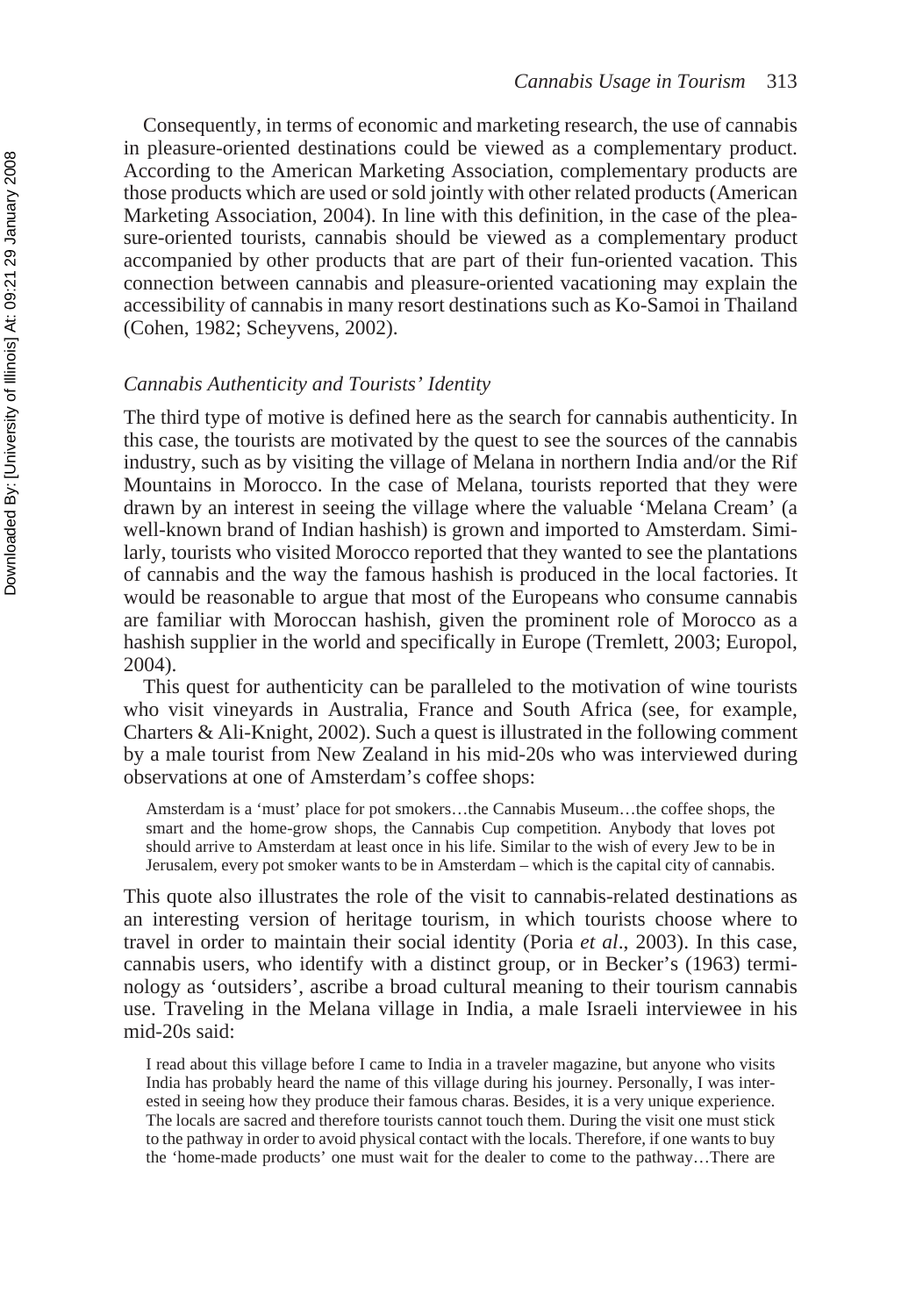#### 314 *Y. Belhassen* et al.

more villages around Parvaty Valley in which you can see the production of charas. However, Melana is the most famous one…A visit to Melana is an important part of the journey in India for smokers who are interested in the culture and not only in the weed.

Therefore, traveling to cannabis-oriented destinations can be seen, from a sociopsychological perspective, as a manifestation of belonging to a cannabis culture. The notion that identity is created and reinforced by consumption has already been presented in cultural studies (e.g. Featherstone, 1987) and was insightfully illuminated in the context of cannabis consumption by Hammersley *et al*. (2001). Indeed, scholars stress the significant role of leisure activities, particularly, in the process of constructing individual identity (Wearing & Wearing, 1992; Jamal, 2003). This argument is based on the premise that unlike routine activities, leisure and tourism activities are an outcome of free choice. However, such a socio-psychological analysis of consumption emphasizes that it is the symbolic meaning of the product that is consumed rather than the product itself. Furthermore, the notion that social membership may explain individual behavior and consumption in tourism is addressed in various perspectives, such as belonging to a homosexual community (Hughes, 1997) or belonging to an ethnic minority (Jamal, 2003). Essentially, such research is based on the seminal work by Tajfel (1982) on intergroup relations. Tajfel (1982) suggests that group membership can determine individual behavior in the group (*ingroup*) and outside it (*outgroup*).

As Becker (1963) claims, becoming a marijuana user in a society that condemns the use of marijuana is a social process 'by which people are emancipated from the controls of society and becoming responsive to those of a smaller group' (1963: p. 60). The influence of this so called 'cannabis culture' and its connection to travel motivations is well demonstrated in Preston's (2002) book, mentioned earlier in this paper. Similarly, the findings of this study indicate that some of the cannabisoriented tourists chose to travel to a specific destination as part of their social identification with cannabis users in their country of origin. For example, an American tourist who arrived in Amsterdam specifically to attend the Cannabis Cup defined this contest as a 'must see' attraction for the cannabis user. Other expressions such as 'Amsterdam is the capital city of cannabis users', or a description of Melana as 'a must see attraction for dudes', demonstrate the importance of group membership. The cannabis users also demonstrate their belonging through leisure events such as 'Legalized Day' (a worldwide demonstration day for cannabis legalization), which is celebrated annually worldwide. Such activities enhance individuals' sense of group belonging and may inform their future travel decisions.

#### *Purchasing Cannabis as a Stage in a Deviant Career*

Similar to American drug tourists who purchase prescription drugs for recreational purposes in Mexican border cities (Valdez & Sifaneck, 1997), the fourth category of motives consists of tourists who travel in order to purchase cannabis in a country in which they do not live, mostly for practical reasons. For example, German tourists report that they buy cannabis for daily use in the Netherlands and return to Germany the same day or a day later. This fourth motive is basically practical in nature and emanates from the easier accessibility of cannabis in the tourist destination. In addition, the ritual of traveling to the Netherlands in order to buy cannabis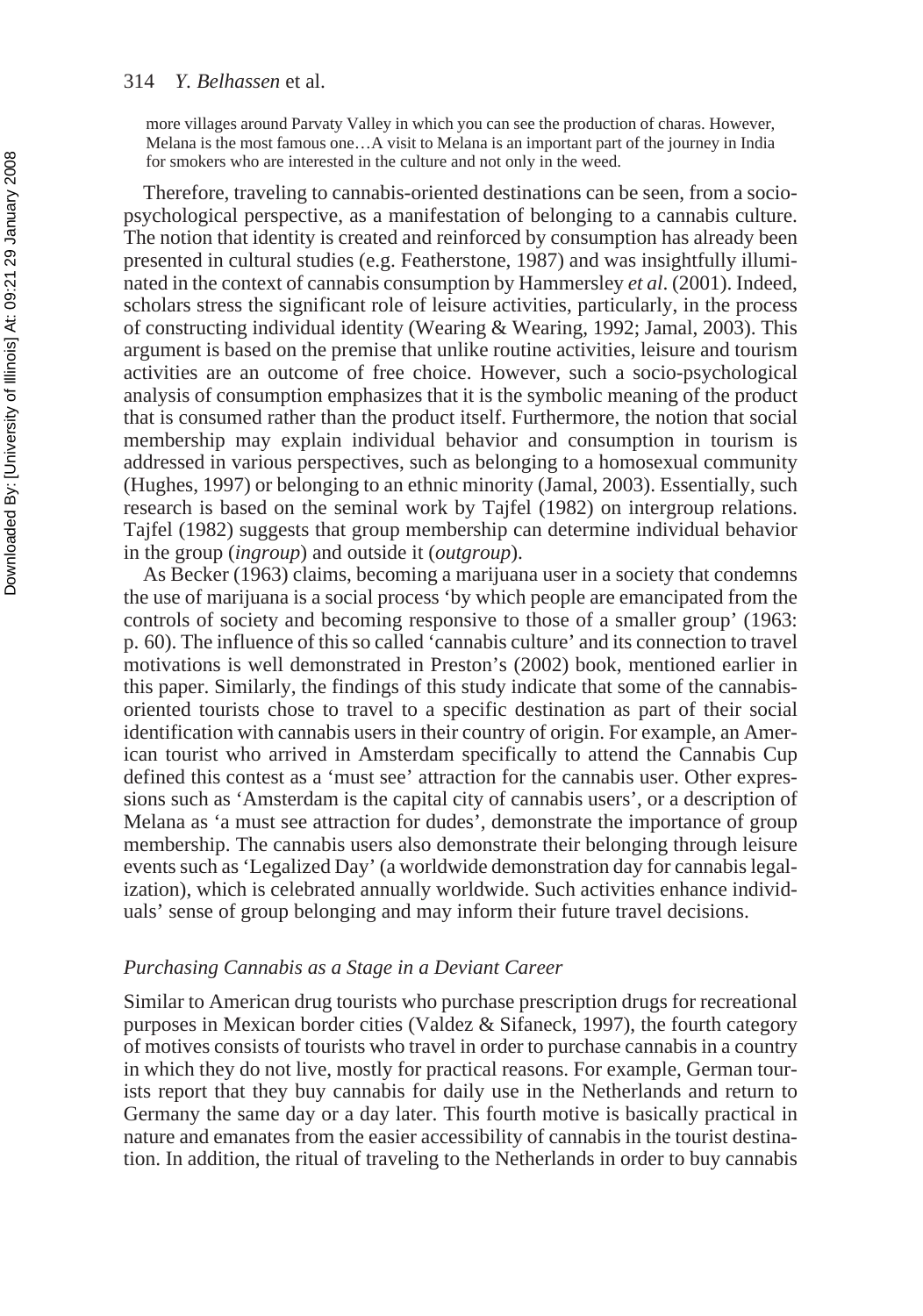fulfills the need for an inversion of ordinary life. This form of cannabis smuggling may also play a key role in the development of deviant career paths (Becker, 1963; Murphy *et al*., 1990), as drug smugglers are among the Europeans who travel to the Netherlands in order to buy cannabis.

One way to examine this phenomenon is to view it generally as part of the increase in cannabis trafficking all over the world. For example, the National Drug Intelligence (2005) reports an increase in cannabis trafficking from Canada to the United States in private and commercial vehicles. This report also reveals the various sources of cannabis-related products in the United States, such as Mexico, Columbia and Jamaica. It is important to note that it is not suggested in this paper that we consider drug smugglers as tourists, though statistically they are probably counted as such, but rather to focus the discussion on individuals who choose to purchase cannabis for personal use.

Considering that smuggling cannabis is usually rendered a serious offense in many nations, it is surprising that individuals choose to travel and take the risk of being caught. Perhaps traveling in order to purchase cannabis should be examined in a wider context. Obviously, those who travel in order to buy cannabis and return with it to their country of origin use cannabis in their leisure time. Possibly, it is the tourists' initial tag as 'law-breakers' in their daily lives that allows them to commit more serious drug-related offenses such as drug smuggling. In other words, having to violate the law as cannabis users in their country of origin brings about disrespect for the law that may lead users to drug smuggling.

In his book, Becker (1963) introduced the concept of a deviant career which is a stable pattern of deviant behavior resulting from labeling processes. Becker noticed that many people occasionally engage in nonconforming acts without developing a sustained pattern of deviant behavior. Becker (1963) claims that the main reason for this is that most people do not get caught and, therefore, they are not publicly labeled as deviant. In the case of the tourist who purchases cannabis, the individual takes the risk of being labeled as a drug smuggler. According to Becker, in the next stage, the person 'tends to be cut off…from participation in more conventional groups' (1963: p. 34). Hence, the tourist returning home who has been labeled as a drug smuggler may be fired from his/her workplace or denied a decent job, forcing him/her to 'drift into unconventional, marginal occupations' (1963: p. 34). The applications of this explanation to the current study are twofold. First, it may explain why certain tourists take the risk and choose to smuggle cannabis. Second, it may shed light on the influence of one's first experience as a smuggler on her/his daily life (in case she/he got caught). Note that Becker's notion of deviant career was also employed in a study which addresses the phenomenon of cocaine dealing (Murphy *et al*., 1990).

#### **Conclusion**

Cannabis consumption is an issue that has generally received little attention in the tourism literature. Given the lack of previous work, the current study used a grounded theory approach, and its findings can be viewed as an initial framework for further investigations of this under-explored topic. In this study, the motives of tourists who consume cannabis were classified into four groups,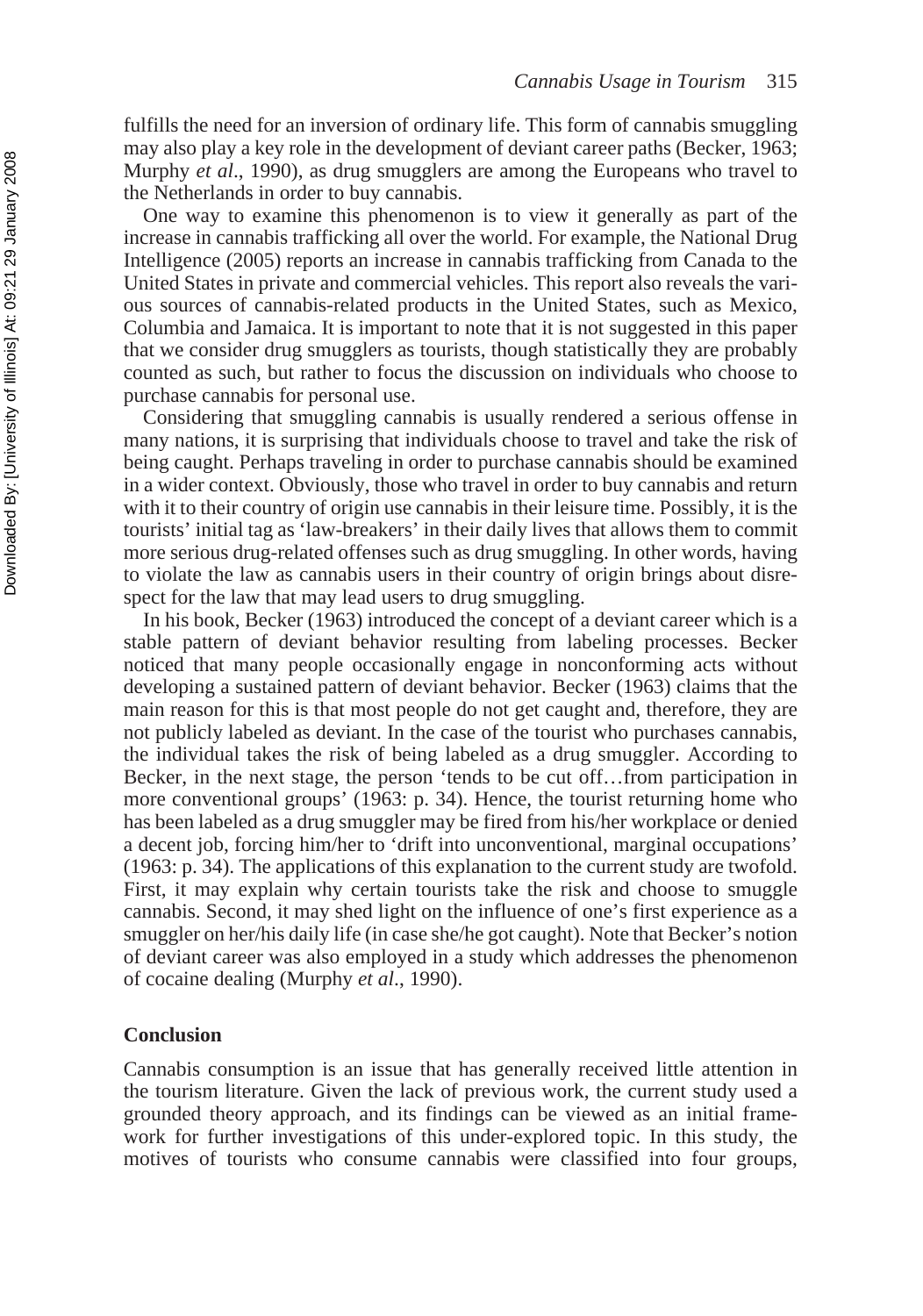which were followed by four theoretical explanations aiming to illuminate and enrich each of the suggested categories. As noted earlier, the unrepresentative sample and the heterogeneity of experiences and motivations found within individual tourists' reports do not allow statistical generalization to all tourists and/or destinations. It has, however, raised many issues about the relationships between cannabis use in tourism and in the routine of everyday life, several of which are discussed here.

To begin, this study highlights the importance of studying cannabis use in tourism in relation to the tourist's everyday life. By revealing the different motives for consuming cannabis while traveling, the study also points to the need for using multiple theories in order to capture this complexity; however, the findings did not solve the debate about the influence of cannabis use by tourists in their daily lives. Specifically, the 'corridor' approach (i.e. consuming cannabis in tourism will lead to similar consumption in daily life) is questioned by the findings regarding those tourists who experimented with cannabis in tourism and did not start using cannabis in their daily life. On the other hand, the second approach, which views cannabis use in tourism as an external experience that prevents individuals from violating the norms within their society of origin, is questioned as well by tourists who start using cannabis after their exposure to it in tourism. Accordingly, future longitudinal studies are required in order to illuminate the link between cannabis use, leisure activities and tourism.

In a related matter, the findings regarding pleasure-oriented motives suggest a continuum between cannabis use in leisure and such use while on vacation. Thus, it seems that the motive to consume cannabis in tourism as a recreational or diversionary product is directly linked to previous cannabis-related experiences. It should be noted that these findings are in line with previous studies that suggest a continuum between leisure and tourism regarding pleasure-oriented use of drugs in tourism (e.g. Carr, 2002; Uriely & Belhassen, 2005). Consequently, the focus on cannabis in this research allows us to examine this continuum in light of cannabis-related theory, such as Becker's work on cannabis use. Becker's (1963) theory about the social process of becoming a cannabis user seems to be pertinent in this context. Specifically, Becker (1963) suggests that the process of becoming a cannabis user involves the attribution of pleasure to the physical sense of 'feeling high'. Such an explanation allows us to conclude that those tourists who consume cannabis for pleasure probably learn to enjoy the influence of cannabis during the routine of everyday life and, in turn, intensify such consumption during vacation time. Conversely, for experimenters, cannabis use is a new activity that individuals do not know how to enjoy, due to their lack of previous experience.

The question that may be raised here is whether individuals can become cannabis users during their vacations. The findings of this study show that in the case of long-term travelers who first experiment with cannabis while traveling and then start using cannabis in their leisure time, this scenario is possible. In this case, individuals learn to 'enjoy' cannabis during the trip, and tourism is where the process of what Becker (1963) calls 'becoming a marijuana user' starts. Therefore, the current study suggests that the normalization process is not only influencing the motives to consume cannabis while traveling, but is also enhanced by tourism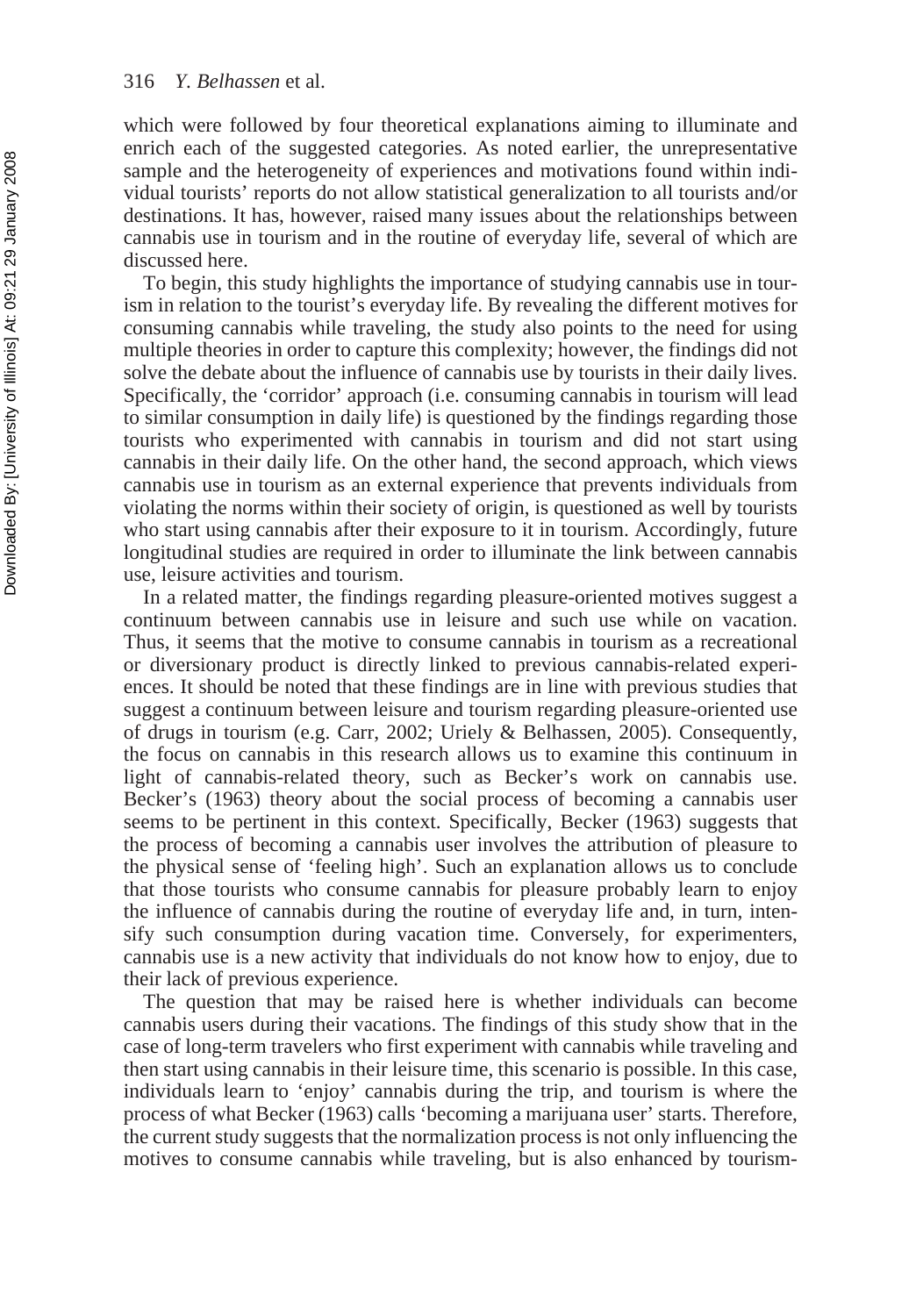related experiences. Accordingly, future studies are encouraged to examine the relationship between the nature of the tourist experience with cannabis and its impacts on the individual's daily life. In particular, further examinations should address the relationship between elements such as the length of the trip, the frequency of cannabis use while traveling, and attitudinal changes toward cannabis as a deviant activity.

The epistemological contribution of this study to the social examination of cannabis use revolves around the applicability and relevancy of various theories through which cannabis consumption in tourism is examined here. In this regard, Hammersley *et al*. (2001) suggest that traditional approaches toward cannabis use (e.g. theories of deviance, addiction theories) 'tend to dichotomize cannabis use in a way that may not facilitate our better understanding of it' (2001: p. 134), and, in light of the normalization of cannabis use, substitute approaches are required. While their observation regarding the problems of dichotomization that may occur in employing deviance theories is valuable, these traditional approaches still have an analytical merit in examining cannabis use in tourism and, therefore, should not be abandoned. For example, the manner in which the findings regarding experimentation are presented in this study illustrates the relevancy of Hirschi's (1969) control theory in understanding the motive to try cannabis during one's vacation. One explanation of the applicability of deviance theories in spite of the normalization process is that, like other social processes, this process should be seen as a gradual transition and not as the latest social fact that requires a fundamental shift toward the theoretical examination of cannabis use.

Finally, the findings regarding the development of cannabis-related attractions illustrate the influence of the normalization process of cannabis on the global tourism industry. Specifically, the search for what is referred to in this study as cannabis-related authenticity has been illustrated above by activities such as trekking to the village of Melana in India, visiting the Rif Mountains in Morocco, and attending the cannabis museum or the Cannabis Cup in Amsterdam. These attractions/activities demonstrate the growing interest in cannabis in the West and should, in turn, be seen as signifiers of the contemporary normalization process of cannabis in Western societies. It should be noted, however, that there are several holiday destinations that are associated with cannabis consumption which have not been covered in this study (see, for example, in Preston, 2002). Future studies are, therefore, encouraged to examine other destinations associated with cannabis consumption, such as Jamaica (Gamradt, 1995; Pruitt & LaFont, 1995), Florida beaches (Josiam *et al*., 1998), and Thailand (Cohen, 1982; Westerhausen, 2002). Specifically, future research may investigate the manner in which these destinations have become associated with cannabis consumption, the affect of this association on the destinations' image, and the role of both tourists and local tourism authorities in promoting this image.

#### **Acknowledgements**

The authors wish to thank the Israeli Anti-Drug Authority for its support and Kellee Caton for her insightful comments.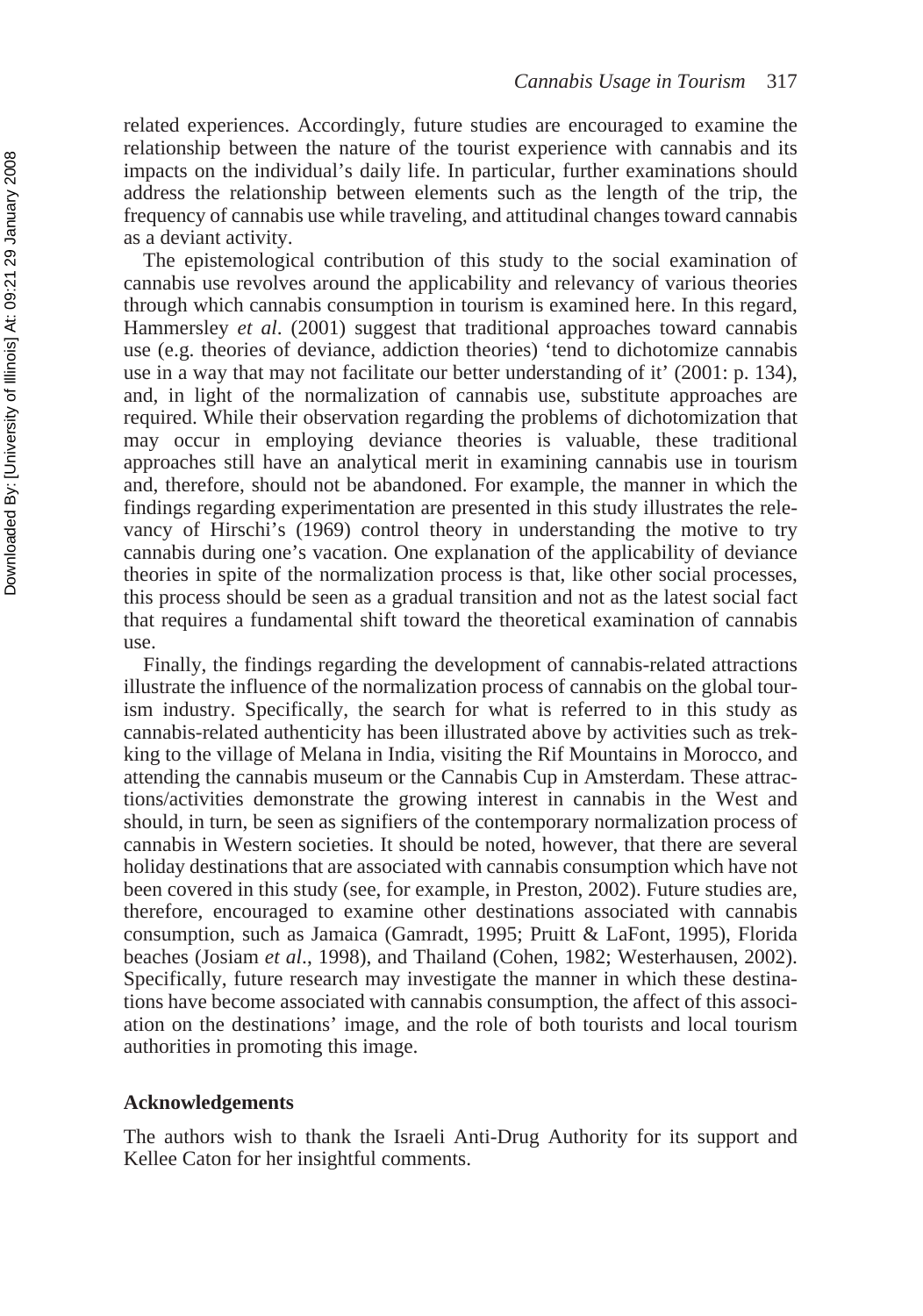#### **References**

- Adler, J. (1985) Youth on the road reflections on the history of tramping, *Annals of Tourism Research* 12(3), pp. 335–354.
- American Marketing Association (2004) *Marketing Glossary Dictionary,* complementary product, available at: http://www.marketingpower.com/live/mg-dictionary-view669.php (accessed 27 November 2004).
- Arneklev, B. J., Grasmick, H. J., Tittle, C. R. & Bursik, R. J. (1993) Low self-control and imprudent behavior, *Journal of Quantitative Criminology* 15, pp. 307–331.
- Becker, H. (1953) Becoming a marijuana user, *American Journal of Sociology* 59, pp. 235–242.
- Becker, H. (1963) *Outsiders: Study in the Sociology of Deviance* (New York: Free Press).
- Bellis, M. A., Hale, G., Bennett, A., Chaudry, M. & Kilfoyle, M. (2000) Ibiza uncovered: changes in substance use and sexual behaviour amongst young people visiting an international night-life resort, *International Journal of Drug Policy* 11(3), pp. 235–244.
- Bellis, M. A., Hughes, K. & Lowey, H. (2002) Healthy nightclubs and recreational substance use from a harm minimisation to a healthy setting approach, *Addictive Behaviors* 27, pp. 1025–1035.
- Bourdieu, P. (1984) *Distinction: A Social Critique of the Judgment of Taste,* R. Nice (Trans.) (London: Routledge).
- Carr, N. (2002) The tourism–leisure behavioural continuum, *Annals of Tourism Research* 29(4), pp. 972–986.
- Charmaz, K. (1983) The grounded theory method: an explication and interpretation, in: R. M. Emerson (Ed.) *Contemporary Field Research: A Book of Readings,* pp. 109–126 (Boston: Little, Brown).
- Charters, S. & Ali-Knight, J. (2002) Who is the wine tourist? *Tourism Management* 23(3), pp. 311–319.
- Clift, S., Luongo, M. & Callister, C. (2002) *Gay Tourism: Culture, Identity, and Sex* (London: Continuum).
- Cohen, E. (1972) Toward a sociology of international tourism, *Social Research* 39(1), pp. 164–182.
- Cohen, E. (1973) Nomads from affluence: notes on the phenomenon of drifter-tourism, *International Journal of Comparative Sociology* 14(1–2), pp. 89–103.
- Cohen, E. (1979) A phenomenology of tourist experience, *Sociology* 2, pp. 180–201.
- Cohen, E. (1982) Marginal paradises: bungalow tourism on the islands of Southern Thailand, *Annals of Tourism Research* 9(2), pp. 189–228.
- Dey, I. (1999) *Grounding Grounded Theory: Guidelines for Qualitative Inquiry* (San Diego: Academic Press).
- Earleywine, M. (2002) *Understanding Marijuana: A New Look at the Scientific Evidence* (Oxford: Oxford University Press).
- Europol (The European Law Enforcement Organization) (2004) European Union situation report on drug production and drug trafficking 2003–2004, available at: http://www.europol.eu.int/publications/ SeriousCrimeOverviews/2005/SC2Drugs-2005.pdf (accessed 1 November 2005).
- Featherstone, M. (1987) Lifestyle and consumer culture, *Theory Culture and Society* 4, pp. 55–70.
- Gamradt, J. (1995) Jamaican children's representations of tourism, *Annals of Tourism Research* 22(4), pp. 735–762.
- Goode, E. (1970) *The Marijuana Smokers* (New York: Basic Books).
- Gottfredson, M. R. & Hirschi, T. (1990) *A General Theory of Crime* (Stanford: Stanford University Press).
- Glaser, B. (1978) *Theoretical Sensitivity: Advances in the Methodology of Grounded Theory* (Mill Valley: Sociology Press).
- Glaser, B. & Strauss, A. (1967) *The Discovery of Grounded Theory* (Chicago: Aldine).
- Hammersley, R., Jenkins, R. & Reid, M. (2001) Cannabis use and social identity, *Addiction Research & Theory* 9(2), pp. 133–150.
- Hirschi, T. (1969) *Causes of Delinquency* (Berkeley: University of California Press).
- Hughes, H. (1997) Holiday and homosexual identity, *Tourism Management* 18(1), pp. 3–7.
- Jamal, A. (2003) Retailing in a multicultural world: the interplay of retailing, ethnic identity and consumption, *Journal of Retailing and Consumer Services* 10(1), pp. 1–11.

Josiam, M. B., Hobson, J. S. P., Dietrich, U. C. & Smeaton, G. (1998) An analysis of the sexual, alcohol and drug related behavioral patterns of students on spring break, *Tourism Management* 19(6), pp. 501–513.

- Korf, D. (2002) Dutch coffee shops and trends in cannabis use, *Addictive Behaviors* 27(6), pp. 851–866.
- Kraus, R. (1984) *Recreation and Leisure in Modern Society* (Glenview: Scott, Foresman and Company).
- MacCannell, D. (1973) Staged authenticity: arrangements of social space in tourist settings, *American Sociological Review* 79, pp. 589–603.
- Merton, R. (1968) *Social Theory and Social Structure* (New York: Free Press).
- Moore, K., Cushman, G. & Simmons, D. (1995) Behavioral conceptualization of tourism and leisure, *Annals of Tourism Research* 22(1), pp. 67–85.